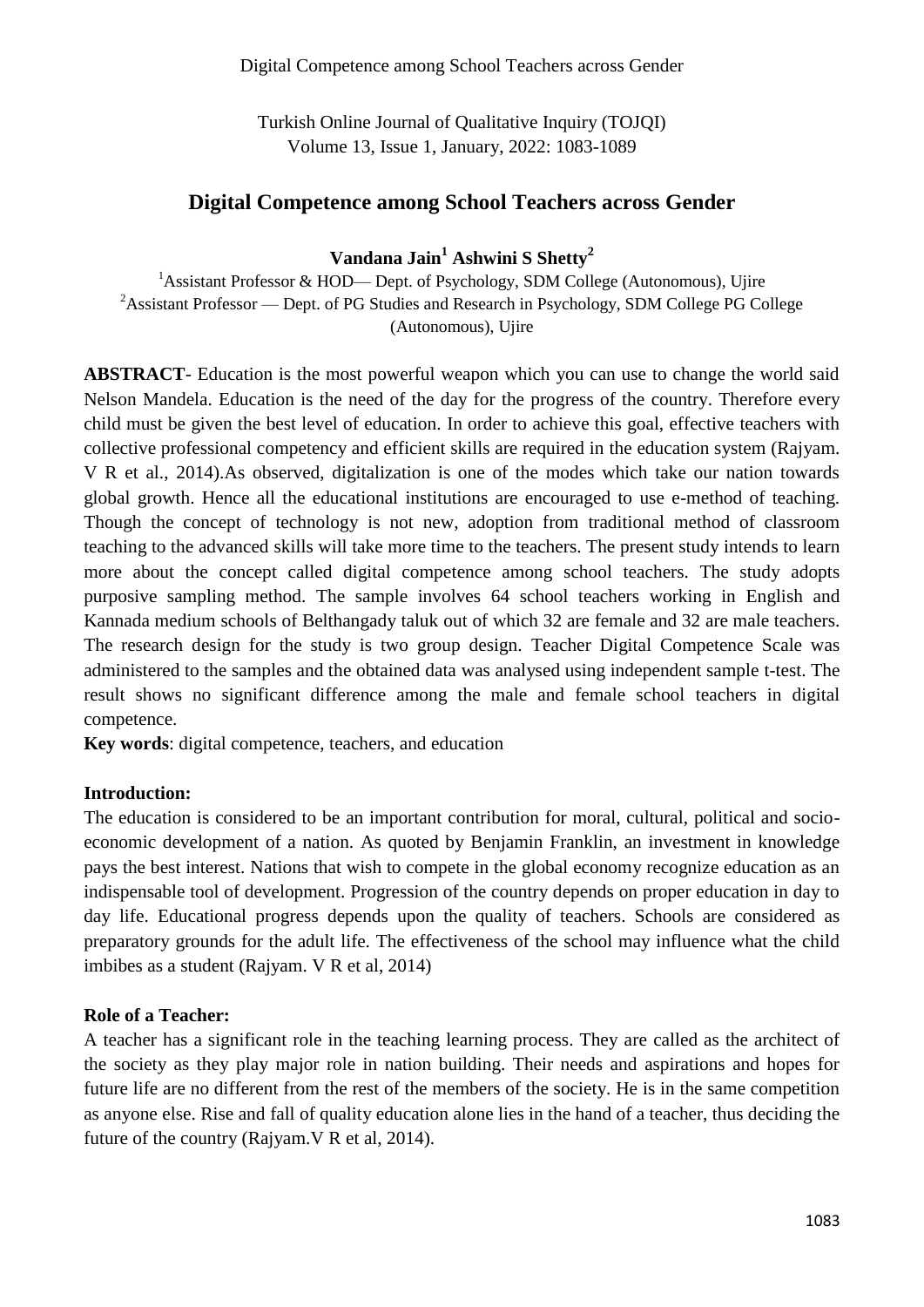The National Policy on Education (1986) stressed the need to employ educational technology to improve the quality of education. The National Curriculum Framework also highlighted the significant role that ICT can play in school education (NCERT, 2005). In order to improve the digital literacy among students, government of India framed a National Policy on Information and Communication Technology in School Education in (MHRD, 2012) and the National Educational Policy, 2020 which interplay of education and technology. For seeing the importance of digital technology in today's world many commissions and committees in India emphasized on the proper infrastructure in teacher education institutions and their appropriate use in teaching learning process as well as for administration purposes (Ramakanta M, 2020). In the present pandemic circumstances, with virtual learning replacing in-person learning experiences, students and teachers have been bound to re-imagine conventional learning and teaching techniques (Mitra & Singh 2020).The use of information and communication technology (ICT) and digital technology in the education system are strongly recommended by different committees and commissions for increasing its efficiency (Ramakanta M, 2020).

## **Digital competence:**

Digital competence has been defined by Ferrari (2013) as the confident, critical and creative use of ICT to achieve goals related to work, employability, learning, leisure, inclusion and/or participation in society. Digital competence is the set of skills, knowledge and attitudes that enable the confident, creative and critical use of technologies and systems. It is the skill set that enables a person to be a confident digital citizen, to interact and collaborate digitally, to produce work digitally, and to be confident in handling data and computational thinking (Wales Govt., 2018).

One of the important resources of our nation is the population of youth, who are considered to be strength and take major role in developing nation. As it is known, education is the only weapon that will decide the future of youth, where school takes major role in educating the younger generation for the needs of the future. However, schools struggle to keep up with the recent developments in digital technology. The reasons could be like lack of resources, skills, competencies or interest, and there also may be great differences between schools.

Though digitalization in education has been a hot topic already for ages within different disciplines and also few digital tools are extensively already utilized in schools. According to the studies (Papagiannidis, Harris & Morton, 2020; Vial, 2019), many teachers and educational administration have been poorly prepared for acting as leaders and change agents in digital transformation (Livari.N et al., 2020).

The covid 19 pandemic, which is ruling the whole world since one year has brought up several changes in day to day lifestyle. It is true that it has evidently shown prominent changes in education sector. The pandemic appears as a reminder for us to enable students with skills they will need in order to navigate an unpredictable future: 21<sup>st</sup> century skills of communication, collaboration, critical thinking, and creativity. In the months following the lockdown, states must continue to build on their current foundation, keeping  $21<sup>st</sup>$  century skills as a priority and towards this, establish education leadership institutions, and boost tech literacy of educators.It is the perfect time to emphasize the importance of this amongst educators and determine how technology can shape the future of innovations in education. The present situation of controlling the pandemic is pushing educators to bring much needed innovation in the teaching – learning process. Due to the lockdown, online education has become the new norm, and is likely to change the way education is imparted in the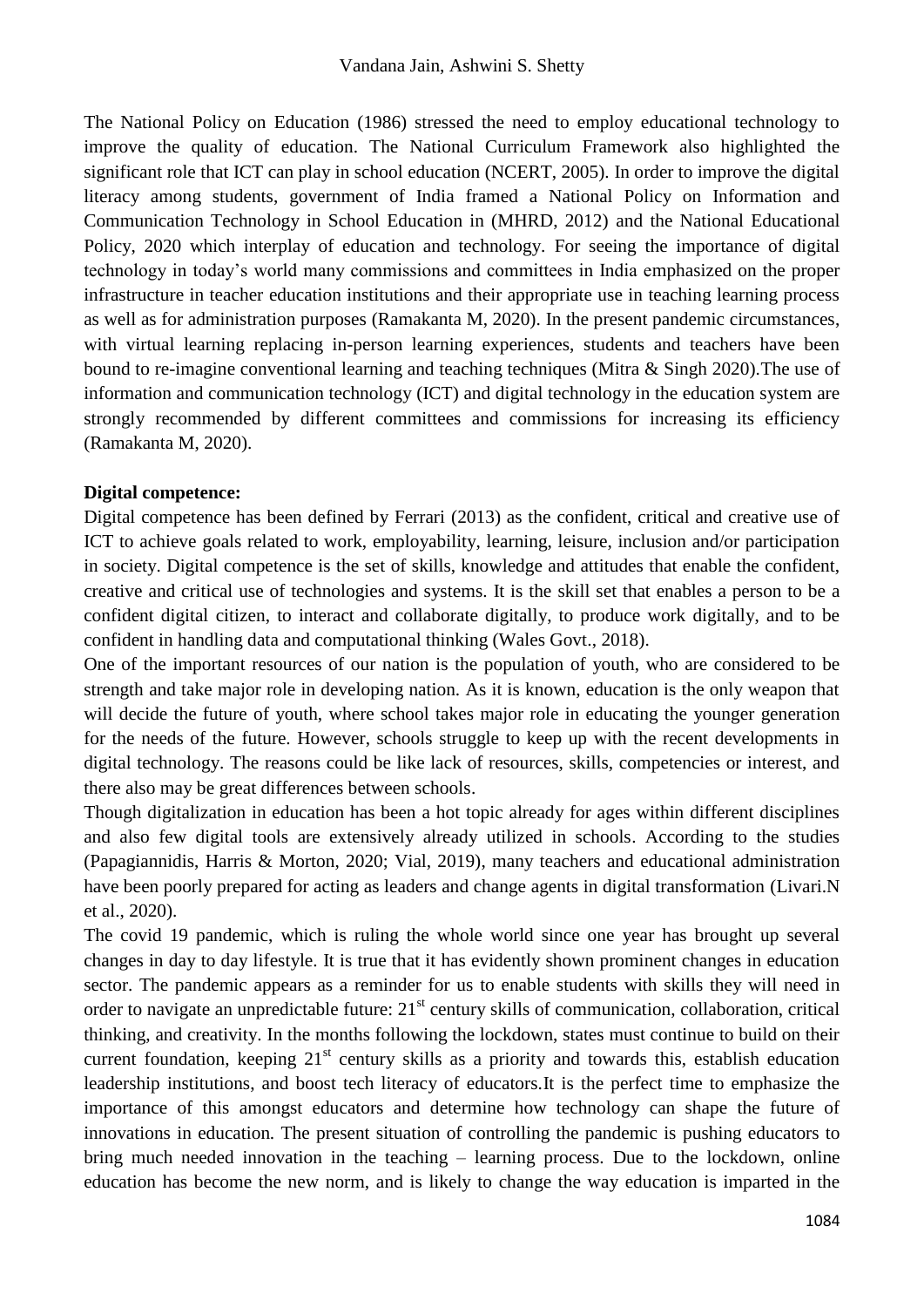future, with less dependency on the physical, in- class exchange.Digital literacy, access to modern information and communication technology is at the center of this changing paradigm. While private institutions in metro are making headway in running online classrooms, one wonders at the plight of children in public schools, especially in rural India, where internet density is comparatively low. The nation is focussing on building up alternative strategies to provide education to rural regions (India Today Web desk, 2020).

The use of technology in teaching has been a challenge to many organizations without proper training to the teachers. The India, where the traditional teaching was adopted since many years has come across complex condition due to e-teaching. According to the study by Hatlevik&Christophersen (2013), modern digitalization has meant an increasingly complex school environment. Due to this teachers are forced to rethink and transform previous educational traditions by means of technology (Petersson. F, 2018).

## **Gender differences:**

One factor that has been under discussion with respect to digital competency is gender. Genderbased digital competency and the digital divide have been extensively studied, with controversial results. Studies say that gender is a more relevant variable than age for understanding differences in knowledge of technological resources. According to the studies, discrepancies are found on the gender differences in teachers. On the one hand, there shows a clear difference that male teachers have a great capacity to gather information by technological means than female teachers. On the other side, it says women seem to be less competent both in ICTs in general and in access and use of the internet, this also includes female teachers (Canon. R et al, 2020). There are also studies which did not find differences by gender relating to the digital competence of teachers either (Jimenez. H D et al, 2020).

## **Review of literature:**

The study by Prado.M et al., (2020) showed that there exist gender differences in the student's reported perceptions. Men were more likely to perceive themselves as competent in the use of ICTs, reporting better information management and online collaboration skills using digital media. Besides, they made more use of more computers as their sole device for browsing, downloading and streaming and felt more confident about solving problems with devices. In contrast, women reported making more use of mobile phones and were more familiar with social media and aspects related to image and text processing and graphic design. In contrast the study by Prieto. J et al., (2020) suggests no significant gender differences between teachers with respect to the application of e-skills by teaching professionals, despite the existence in other contexts of a large digital gender gap in new technology professionals.

# **Method:**

## **Research question:**

Is there any difference in digital competence among male and female school teachers?

## **Objectives:**

To assess the level of digital competence among male and female school teachers.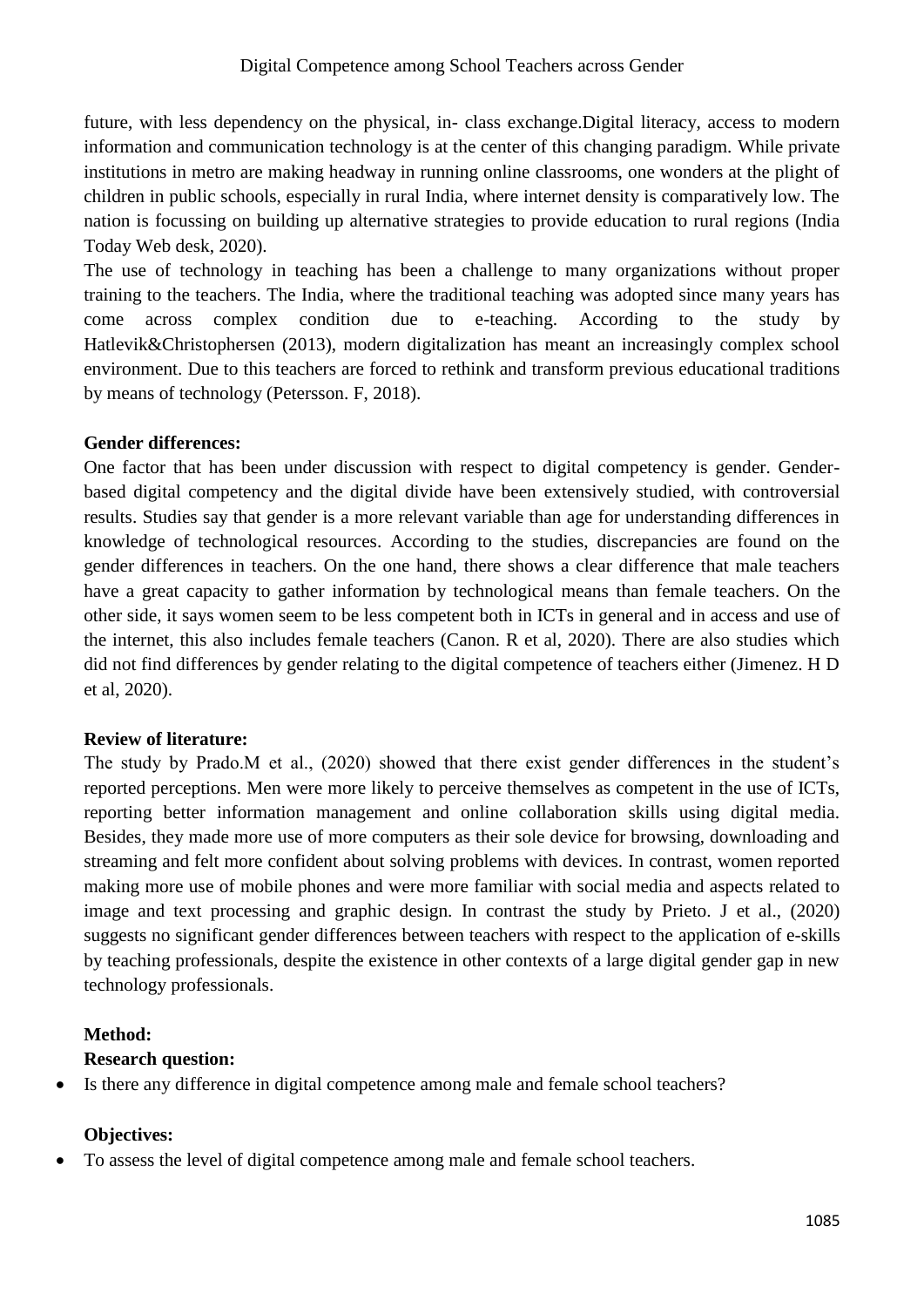- To compare the digital competence among male and female school teachers. **Hypothesis:**
- There is no significant difference in digital competence among male and female school teachers.

## **Variables:**

**Independent variable:** male and female school teachers

**Dependent variable**: digital competence

## **Sample:**

Sample size is 64 out of which 32 are male school teachers and 32 are female school teachers. The study adopts purposive sampling method.

Locality: the samples were collected from English and kannada medium schools of Belthangady Taluk.

**Research design:** The study adopts two group design.

## **Inclusion criteria:**

- Teachers with more than two years teaching experience
- Secondary school teachers

## **Exclusion criteria:**

- Part time teachers
- Retired teachers

## **Tool:**

Teacher's Digital Competence Scale (TDCS) is a likert type 5-pont scale measures digital competence of secondary school teachers. The scale consists of 50 items and measures five different factors such as knowledge of digital practices (1,2,3,4,5,6,20,40,41,42,43,44), expertise in suing digital technology for teaching learning (7,8,10,13,23,24,27,33,34,35,36,50), evaluating and authorizing online information (19,22,31,32,37,38,39,45,47,48), managing and communicating digital data (9,15,18,25,26,28,30,46) and collaborating and sharing digital data for teaching learning (11,12,14,16,17,21,29,49). The scale has 0.89 reliability in test-re test method (English version) and has good validity by item test correlation method.

## **Scoring**:

The scoring is on a five point alternatives, strongly agree (5), agree (4), undecided (3), disagree(2) and strongly disagree (1). The interpretation of the score is based on the z score.

## **Procedure:**

The purpose of the study was conveyed to the participants and consent for the research was taken. The demographic details were collected from each participant and later, with proper instructions, the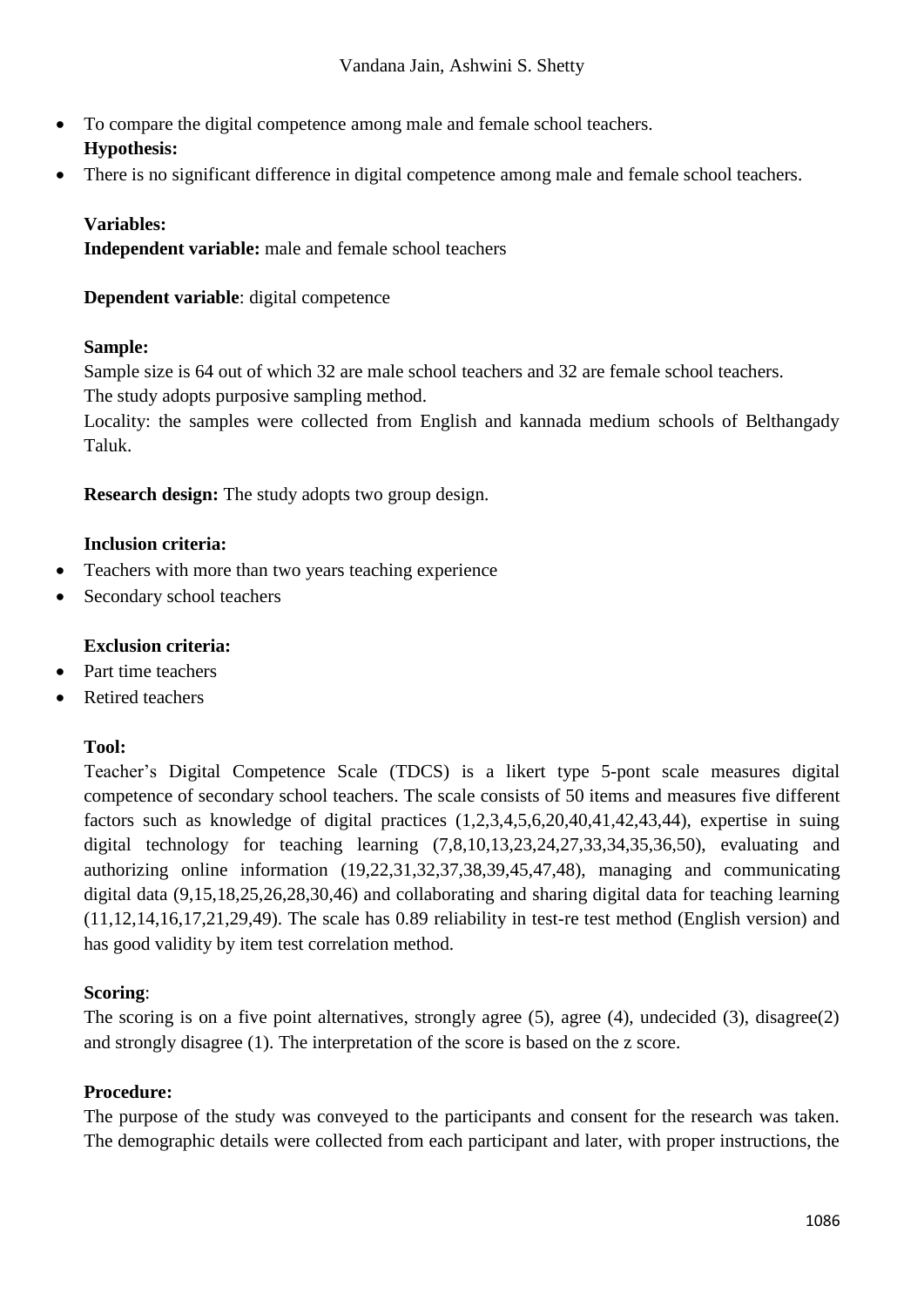questionnaire was administered. The obtained responses were scored according to the manual and data analysis is done.

#### **Statistical analysis:**

Independent sample 't' test was used to assess the significant difference in digital competence among school teachers.

#### **Result and Discussion:**

The objective of the study is to study the significancedifference in digital competence among male and female school teachers.

Hypothesis 1 states that there is no significance difference among school teachers under digital competence across gender.

#### **Table 1.1: Mean, standard deviation and t value of male and female school teachers under digital competence**

| uigitai competence |    |      |           |        |
|--------------------|----|------|-----------|--------|
| Variables          | N  | Mean | <b>SD</b> |        |
| Male               | 32 | 1.96 | 35.46     | .059NS |
| Female             | 32 | 1.76 | 50.00     |        |

Not Significant at 0.05 level



# **Digital Competency Score**

#### *Figure 1.1:* **Mean scores of male and female school teachers under digital competency.**

The hypothesis stating that there is no significant difference in the digital competence among male and female school teachers was tested by using the Independent samples t test. The male school teachers have scored the mean of 1.96, with a standard deviation of 35.46. The female school teachers have scored the mean of 1.76 with the standard deviation of 50.00. The t value is 0.059, which is not significant at 0.05 levels. Thus the result shows that there is no significant difference in digital competence and hence the null hypothesis is accepted. The present result is supported by previous findings ofPrieto.J S et al., (2020), which makes an important contribution to the literature,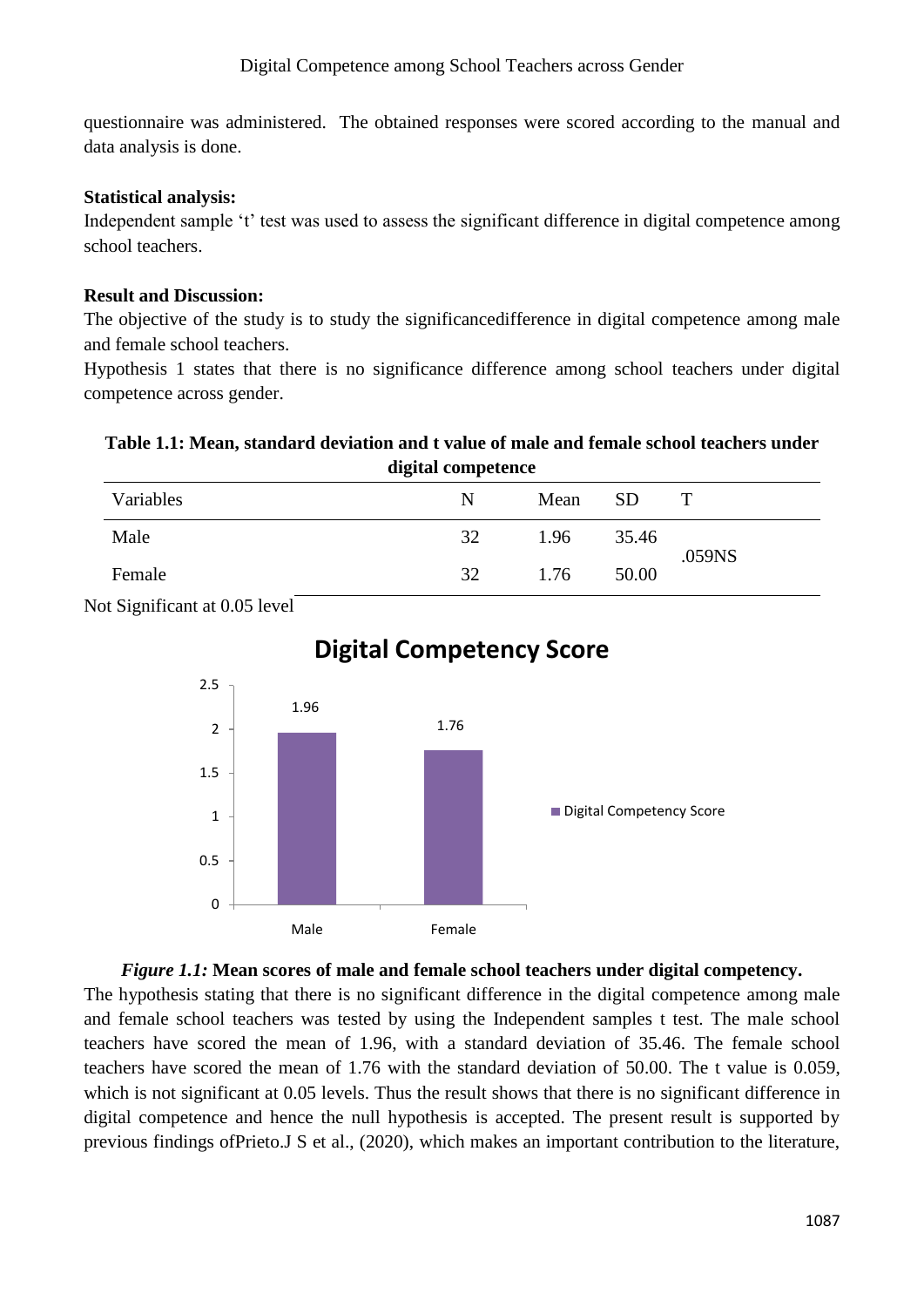showing that men and women are more similar in the use of technology. Overall, the result shows high digital competence among both male and female school teachers in digital competence scale

## **Conclusion:**

India is working towards digitalization. The nation is preparing itself to face the challenges and rejoice the growth and development by inculcating new systems, updating oneself to new ideas and skills and utilizing their potential in the course of success. In the path, education being prime part teachers plays a significant role in understanding their roles and responsibilities. It is true that modern digitalization has caused lot of difficulties to the teachers when they are asked to transfer traditional method of teaching to technology but now it is the responsibility to provide them relevant facilities and training to reach the goal. The challenges are for the educational institutions in developing suitable strategies to meet the demands. Gender being an important factor contributes largely towards various aspects of society. Across the globe, women's personal finances and their position in the labour market is weaker and less securing (Linde.A et al., 2020). Under unavoidable circumstances, female are found to be economically vulnerable as most of them work under informal sector. Digital competency is also one of the factors that contribute towards women's economic downturn (Shah.K, 2020). Thus the present study was aimed at identifying the digital competence among teachers across gender. The result showed that there is no significant gender difference among school teachers with respect to access to technology. This result can be taken forward in training the teachers and helping them inculcate essential skills necessary for e-education and thus contributing successfully towards digitalization of India.

# **Limitation:**

- The present study is conducted with smaller sample size.
- Generalization of result is limited to teachers working in one sector of job.

# **Scope for further study:**

- Other geographical area can be focused in further studies.
- Studies involving other areas of teaching such as primary, engineering, medical and graduation teachers can be taken.

# **References:**

- 1. Çebi. A &Reisoğlu. I(2020) Digital Competence: A Study from the Perspective of Pre-service Teachers in Turkey, journal of new approaches in educational research, vol 9, No. 2, retrieved from <https://naerjournal.ua.es/article/view/v9n2-10>
- 2. Livari.N, Sharma.S&Olkkonen.L V(2020) Digital transformation of everyday life How COVID-19 pandemic transformed the basic education of the young generation and why information management research should care? International journal of information management, vol 55, retrieved on December 2020,<https://doi.org/10.1016/j.ijinfomgt.2020.102183>
- 3. Hatlevik, O. E., &Christophersen, K.-A. (2013). Digital competence at the beginning of upper secondary school: Identifying factors explaining digital inclusion. *Computers & Education, 63*, 240– 247.